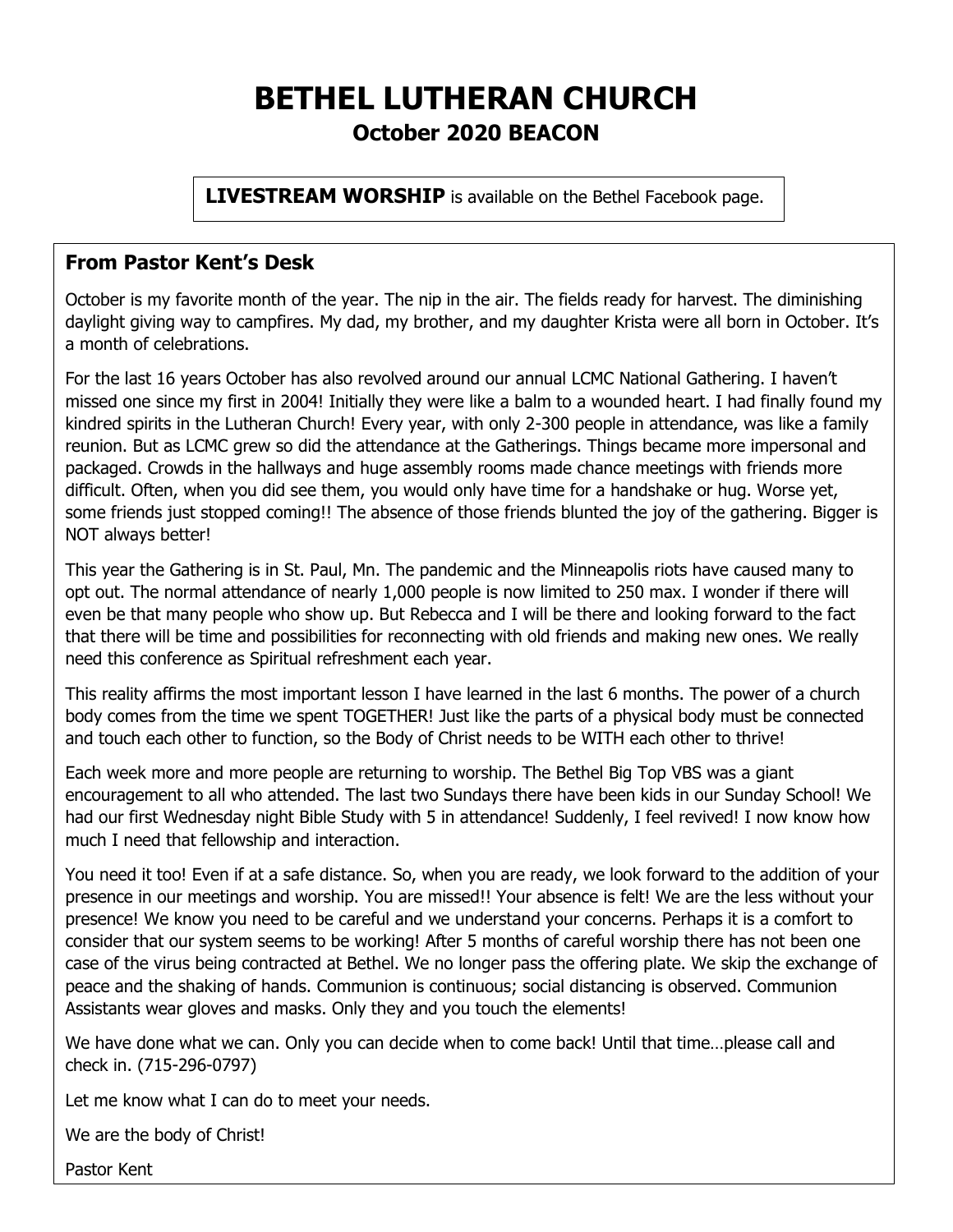## **September 13, 2020 Church Council Minutes**

(to be reviewed at the October Council meeting)

**Present**: JoAnne Schwarz, Jeff Jacobson, Dale Krohn, Greg Carolus, Kyle Rice, Sherry Brouwer, and Pastor Wallace

**Call to order** by Vice President Dale Krohn, "In the Name of the Father, the Son and the Holy Spirit. Amen."

**Devotions**: None

**Approval of the Agenda**: Church Directory added to Old Business. Motion to approve the Agenda, seconded & approved.

**Approval of the August Minutes**: Correction on August minutes. Add to minutes that a motion was made to approve Jill Pliner as an Intern for Bethel Lutheran Church and monitored by Pastor Wallace, seconded & approved.

**Approval of the Treasurer's Report**: Treasurer Dudley presented the Treasurer's Report. Clarified that the new Money Market account for \$24,060.90 is the account holding funds for Operation Cornerstone. Motion made to accept, seconded & approved.

**Pastor's Report**: Pastor Wallace advised that Youth Sunday School started this AM and updated the success of the Carnival held on September 13<sup>th</sup>. Pastor Wallace advised that Confirmation orientation is scheduled to be held on Wednesday, September  $16<sup>th</sup>$ , with confirmation classes continuing every Wednesday thereafter. Pastor Wallace stated that Intern Jill Pliner will preach on October  $11<sup>th</sup>$ .

#### **Ministry Team Reports**:

- 1. Children & Youth: No meeting
- 2. Outreach & Fellowship: No meeting
- 3. Property Committee: No meeting. Discussion of needed electrical updates on the east church basement door, and the east entry door window of the parsonage has not been fixed. Greg advised that he would contact Dan Frey for the electrical work and Harken Lumber to fix the parsonage door window. Greg Carolus received an estimate to resurface the Church parking lot. Weicher's Construction's bid was \$1,459.00. Heartland Asphalt and Jones Brothers did not submit an estimate. A motion to allow Weicher's Construction to complete the project at the estimated price was made, seconded and approved.
- 4. Worship & Music Ministry Team: No meeting
- 5. Social Concerns: No meeting
- 6. Mission/Benevolence Ministry Team: No meeting

# **Correspondence/Bill Approval**: A letter from Faith and Freedom Coalition. No action taken.

#### **Old Business**:

- 1. Confirmation update: A discussion was held in regard to the next Rite of Confirmation. Pastor Wallace advised that the next Rite of Confirmation would not occur until the Spring of 2021.
- 2. Church Directory: A discussion was held on the criteria for having a person's name listed in a new Church Directory. It was decided that everyone's name that is currently included in the Church Directory will remain in the new directory.

#### **New Business**:

- 1. Discussion on drive-up communion. It was decided that drive-up communion would be held on the 3<sup>rd</sup> Sunday of September and October and then reevaluated. Motion made, seconded and approved.
- 2. Kyle advised the Council that he is going to apply to have the PPP loan forgiven.

Motion to adjourn, seconded & approved.

Closing Prayers/The Lord's Prayer

Submitted by Jeff Jacobson, Recording Secretary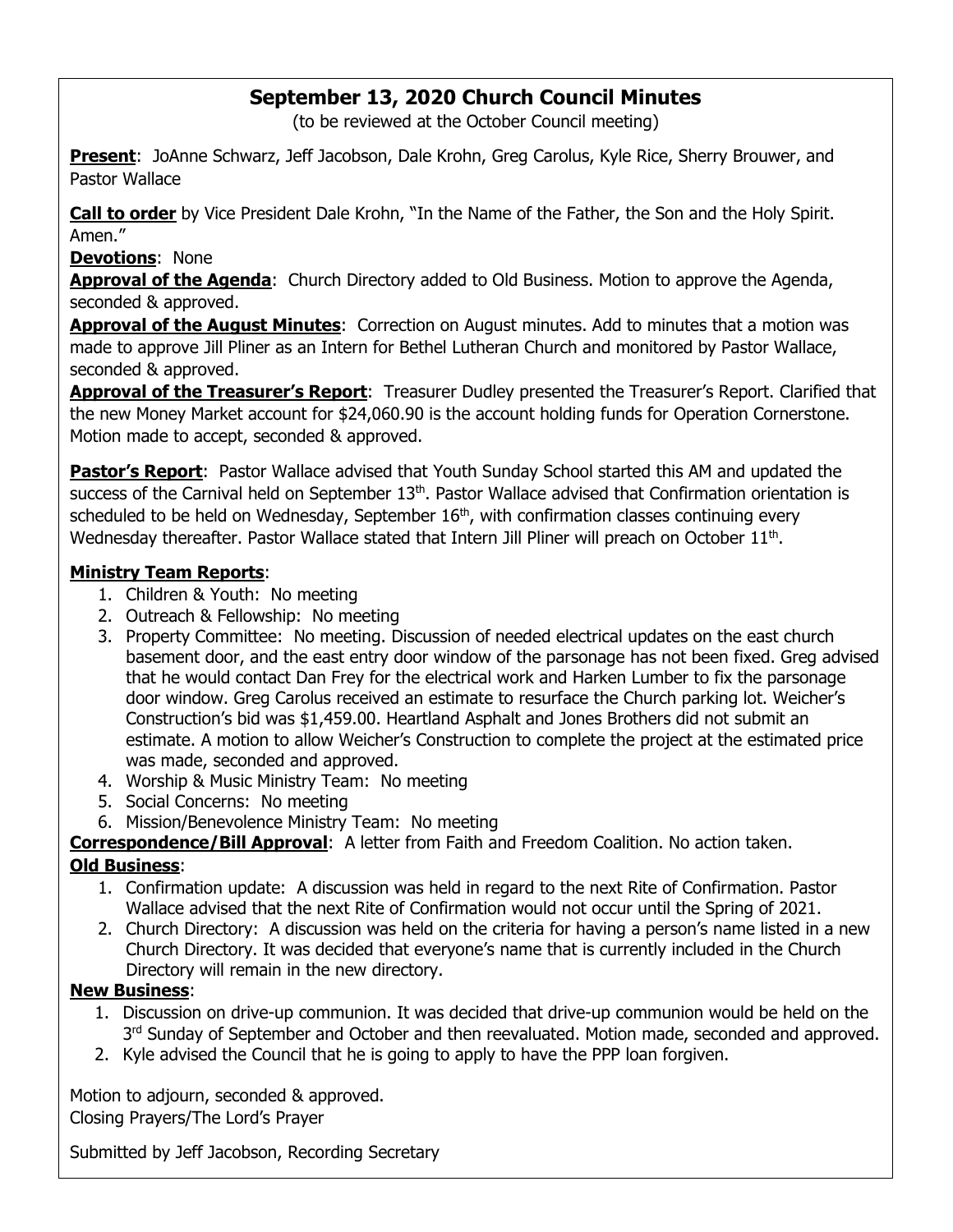## **Hey Bethel Lutheran Kids – BIG or Little!**

Today, Sunday, September 20, 2020 in Kids Sunday School, we talked about the Apostle Paul. Specifically, 1 Corinthians 4:10 "We are fools for Christ's sake, but you are wise in Christ! We are weak, but you are strong! You are distinguished, but we are dishonored." (Of course, we know that he was speaking to the Church at Corinth which had become so much like the surrounding culture, that it was hard to tell them apart.)

Have you ever wanted to be one of those fools Paul spoke of,… Christ's Fools?

Big Top Bethel was a perfect day to be a "Fool for Christ" wasn't it? Especially for the clowns!… or the grown men who donned the costumes of a pink tutu-wearing elephant, and a sweet, not-so-fierce looking lion! And dare I forget our muscleman, Samson, or our "gospel preaching" Ringmaster!… God bless you all!

But ANYONE who participated in "Big Top Bethel" ministered to those who came! You served! You loved! You laughed!

(In the New Testament, ministry is seen as service to God and to other people in His name. Jesus provided the pattern for Christian ministry!… He came, not to receive service, but to give it! Matthew 20:28; Mark 10:45; John 13:1-17).

Some of you served joyfully in the concession stand, some manned games; more importantly, you happily engaged children. You listened to multiple scripture recitations, and even though many of them were "Jesus wept," you cheered them on! There was the lady in the ticket booth who greeted everyone with tickets and a smile, ladies in the very popular "prize store" gave out over 400 prizes!! "Dan the Prophet" gave every child a scripture of promise. And to the pastor who provided our sound,… You rocked it!

Many people came, not quite sure what to expect. What they found was Jesus  $\sim$  FUN  $\sim$  Laughter  $\sim$  and Love!

They heard the Word of God; there were calls given for those who had never received Jesus and to those of us who had.

Yes, the God of all Creation wants to see US, exchange our puny faith for BIG, have the courage to grow His Kingdom, and to enlarge our witness! He wants us to realize that we can do all things through Him who strengthens us! (Philippians 4:13) …He wants US to become Fools for Him!

It might mean putting on a clown nose just to bring a smile to someone's face; it might mean being brave enough to tell someone that God loves them so much that he sent his only Son, Jesus, to save them.

Yes, telling someone the truth about God while dressed in a clown suit, or being "His Fool" by having the courage to stand alone, might bring some teasing or laughter, or even make you feel a bit foolish at first. But being a "Fool for Christ" can save someone's life; AND it can change them,… forever.

To my precious Sister-in-Christ, Brooke, I thank you from the bottom of my heart, for "catching" this vision, for working so hard, for praying, for acknowledging the many miracles, for building me up when I was down, and for giving all the glory to God! I love you, and I can't wait until next year!

Rebecca Wallace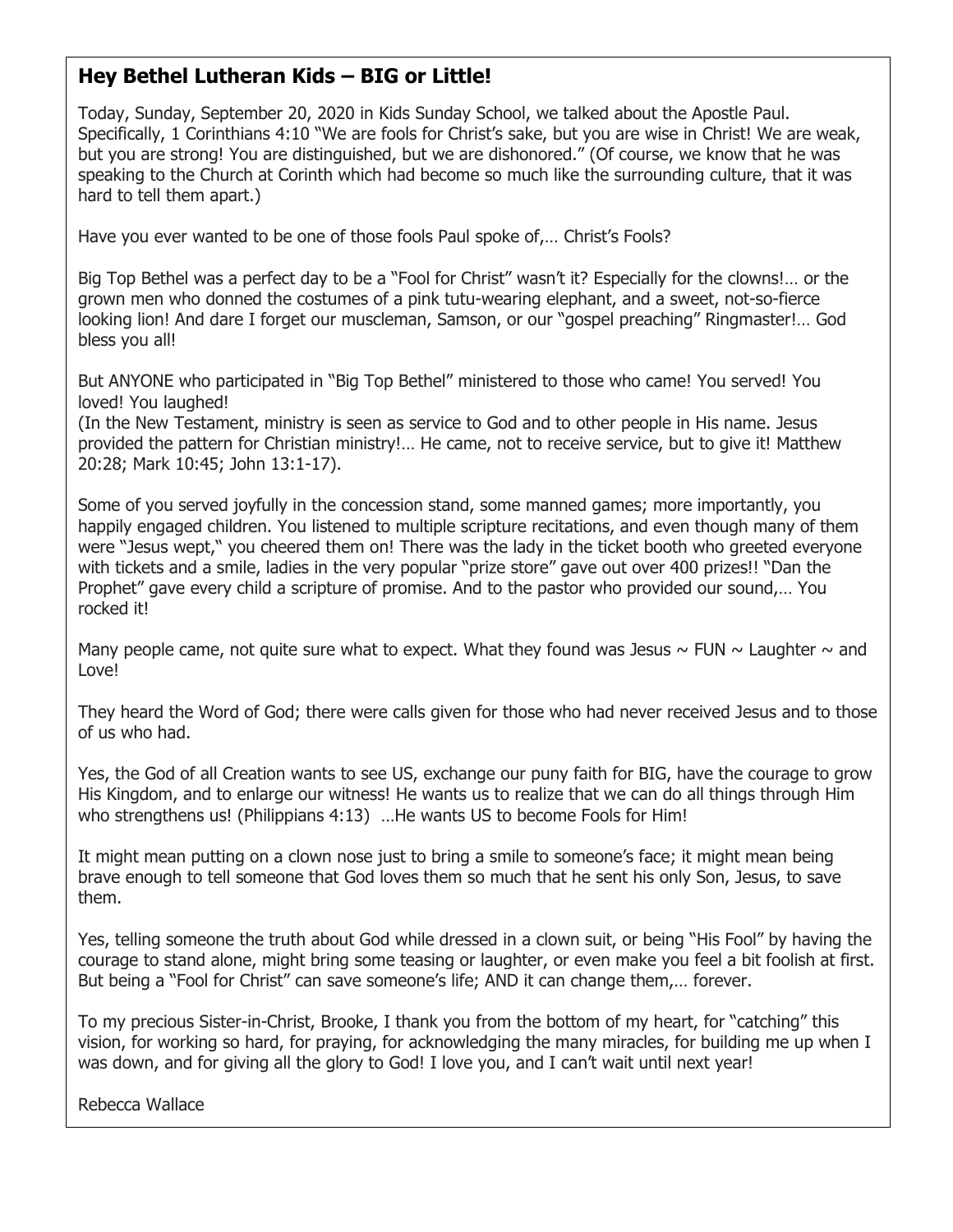#### **Worship Assistant Schedule for October--Worship Service 9:00 am**

|                    | <b>October 4, 2020</b>                    | <b>October 11, 2020</b> | <b>October 18, 2020</b> | <b>October 25, 2020</b> |  |
|--------------------|-------------------------------------------|-------------------------|-------------------------|-------------------------|--|
| <b>USHERS</b>      | Jim Lupkes                                | Greg Carolus            | Greg Carolus            | Lee Rients              |  |
| ORGANISTS/PIANISTS | Janet Mennen/Sharleen Hubbard/Jill Pliner |                         |                         |                         |  |
| <b>ALTAR GUILD</b> | Beth Van Lengen/Pam Jacobson              |                         |                         |                         |  |
| <b>ACOLYTES</b>    | Ava Mann                                  | Evan Palmer             | Eliza Buss              | Gavin Bernard           |  |
| <b>COMMUNION</b>   | Jeff Johnson                              |                         | Jeff Johnson            |                         |  |
| <b>ASSISTANTS</b>  | Kyle Rice                                 |                         | <b>Kyle Rice</b>        |                         |  |

## **September Summary of Attendance and Financial Contributions**

|                              | Attendance | Bene./Mission | Current     | Parsonage<br><b>Improvements</b> | Operation<br>Cornerstone -<br>Tuckpointing |
|------------------------------|------------|---------------|-------------|----------------------------------|--------------------------------------------|
| <b>Sunday, September 6</b>   | 30         | \$103.83      | \$1,279.47  | \$0.00                           | \$0.00                                     |
| <b>Sunday, September 13</b>  | 51         | \$57.83       | \$1,090.47  | \$0.00                           | \$0.00                                     |
| <b>Sunday, September 20</b>  | 34         | \$100.83      | \$2,077.47  | \$0.00                           | \$0.00                                     |
| <b>Sunday, September 27</b>  | 43         | \$65.83       | \$1,332.47  | \$0.00                           | \$0.00                                     |
| January 1-September 27, 2020 |            | \$4,848.57    | \$68,138.23 | \$250.00                         | \$24,058.00                                |

# **Organized Prayer for Bethel Families**

**Week of October 4** – Jay & Angi Herter & family, Matt & April Kressley & family, Greg Carolus & family, Randy & Connie Luhring & family

**Week of October 11** – Dan & Nancy Hemann & family, Jeff & Stacy Palmer & family, Rex & Hope Tomkins & family, Tom & Sara Mann & family

**Week of October 18** – Sharon Knudson, Terry & Darla Drewelow, Bob & Lista Patterson, Joan Schuck

**Week of October 25** – Randy & Janelle Gorter & family, Leona Wallbaum, Sam & Ami Cordes & famly

# **BLCW NEWS**

October is our annual Bakeless Bake sale to replenish the account so we can continue to keep the kitchen stocked with coffee and paper products. We also pay the quarterly fees for the Portals of Prayer and Christ in Our Home devotional booklets available for your daily devotions at home and buy flowers for the Graduates. The Bakeless Bake sale envelopes will be in with your Beacon. We will also have some envelopes next to the guest book in the Narthex. Please place your donation in the provided envelope and place it in the offering plate or leave it in the church office during the month of October. Thank you so much for your help and have a healthy and blessed fall season.

## **October Birthdays**

- 5 Sherry Brouwer
- 6 Vern Ingalls
- 9 Shirley Cassady
- 9 Chad Redman
- 9 Kassi Rice
- 12 Candy Krohn
- 15 Adrian Bernard
- 23 Jeremy Paulson
- 26 Gavin Bernard
- 26 Darwin Miller
- 28 Dale Hansmann
- 28 Morgan Knock
- 28 Kaitlin Marlette
- 28 Ryan Schrage
- 28 Jim Schwarz